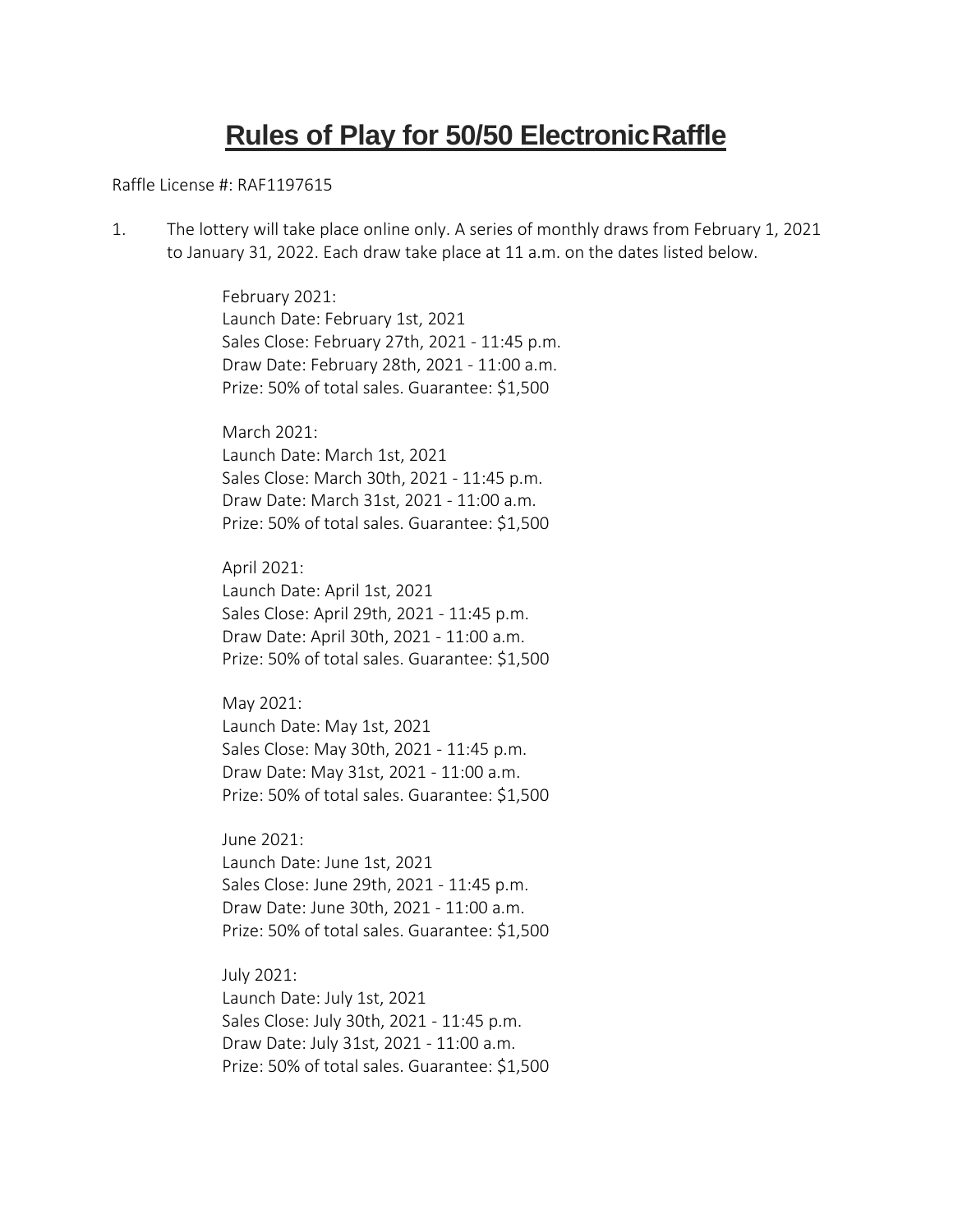August 2021: Launch Date: August 1st, 2021 Sales Close: August 30th, 2021 - 11:45 p.m. Draw Date: August 31st, 2021 - 11:00 a.m. Prize: 50% of total sales. Guarantee: \$1,500

September 2021: Launch Date: September 1st, 2021 Sales Close: September 29th, 2021 - 11:45 p.m. Draw Date: September 30th, 2021 - 11:00 a.m. Prize: 50% of total sales. Guarantee: \$1,500

October 2021: Launch Date: October 1st, 2021 Sales Close: October 30th, 2021 - 11:45 p.m. Draw Date: October 31st, 2021 - 11:00 a.m. Prize: 50% of total sales. Guarantee: \$1,500

November 2021: Launch Date: November 1st, 2021 Sales Close: November 29th, 2021 - 11:45 p.m. Draw Date: November 30th, 2021 - 11:00 a.m. Prize: 50% of total sales. Guarantee: \$1,500

December 2021: Launch Date: December 1st, 2021 Sales Close: December 30th, 2021 - 11:45 p.m. Draw Date: December 31st, 2021 - 11:00 a.m. Prize: 50% of total sales. Guarantee: \$1,500

January 2022: Launch Date: January 1st, 2022 Sales Close: January 30th, 2022 - 11:45 p.m. Draw Date: January 31st, 2022 - 11:00 a.m. Prize: 50% of total sales. Guarantee: \$1,500

- 2. All tickets will only be sold to people who are 18 years of age or older.
- 3. Must be in the province of Ontario at the time of purchase.
- 4. Tickets are 3 for \$5, 10 for \$10, 60 for \$20 and 200 for \$50.
- 5. Tickets will be available at online at www.cdl5050.ca.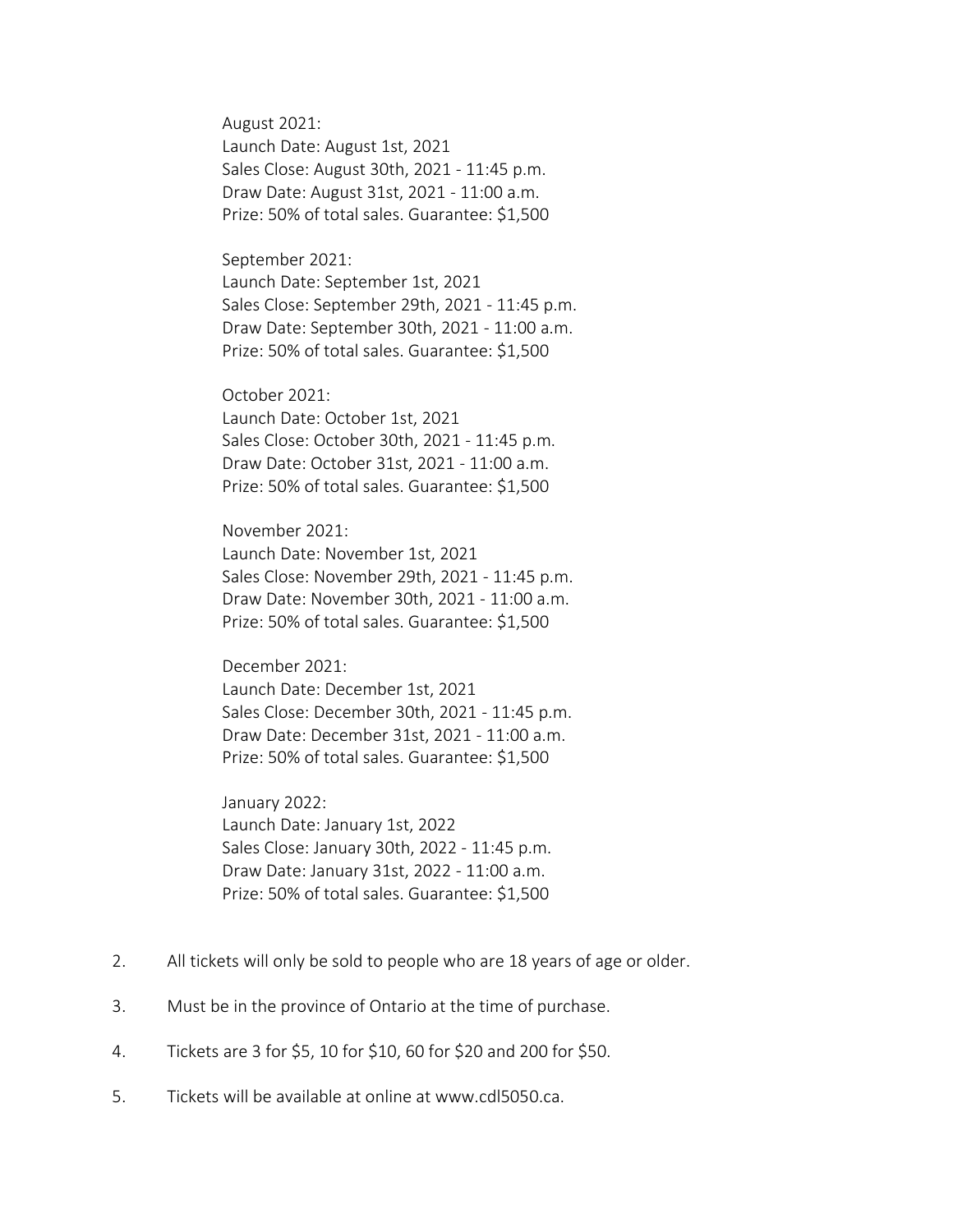6. Tickets will be sold using electronic raffle system supplied by Bump 50/50.

7. After buying, patrons will receive a confirmation e-mail with their 50/50 registered numbers from a Random Selection System. No specific numbers can be given as numbers are generated randomly.

8. The winning ticket number will be selected by a Random Number Generation (RNG) system from all raffle numbers sold for the draw.

9. The amount of the 50/50 draw will be available at www.cdl5050.ca and www.centredeloisirs.ca.

10. Tickets will be sold beginning at 9:00a.m. on February 1st, 2021 and ending at 11:45 p.m. on January  $30<sup>th</sup>$ , 2022.

11. The winning number will be announced by email and posted online at www.cdl5050.ca and www.centredeloisirs.ca

12. The winner may claim their prize by contacting the Centre de Loisirs at: (705) 335-8461 or by email at jcote@centredeloisirs.ca: The ticket may then be brought to the Centre de Loisirs office, located at 7 Aurora avenue, at an agreed upon time for ticket verification. The winner will then be paid by cheque for the amount posted at the event for which they bought their ticket. Winners must have the original winning ticket and no copies. All payments will be made by cheque.

13. The winning ticket holder has 6 months in which to claim their prize from the date of the draw their ticket was purchased for.

14. The winner must provide his/her name, address, and phone number with picture identification for our report sheet.

15. Once the certified winner is verified, and provides identification with photo ID, they will be given a cheque in the amount of the declared prize which is, at minimum, 50% of the total sales for that draw. If the winner cannot provide photo ID, then the winning proceeds will be held until such identification can be provided.

16. In the event that no winner comes forward, the winning stub will be kept in a safety deposit box and held for 6 months. After that time period has elapsed the prize will be donated to a charity other than the Centre de Loisirs with the approval of the Alcohol and Gaming Commission of Ontario (AGCO).

17. The following individuals are not eligible to purchase tickets and are not eligible to win: Centre régional de Loisirs Culturels inc. staff and board of directors, as well as family members